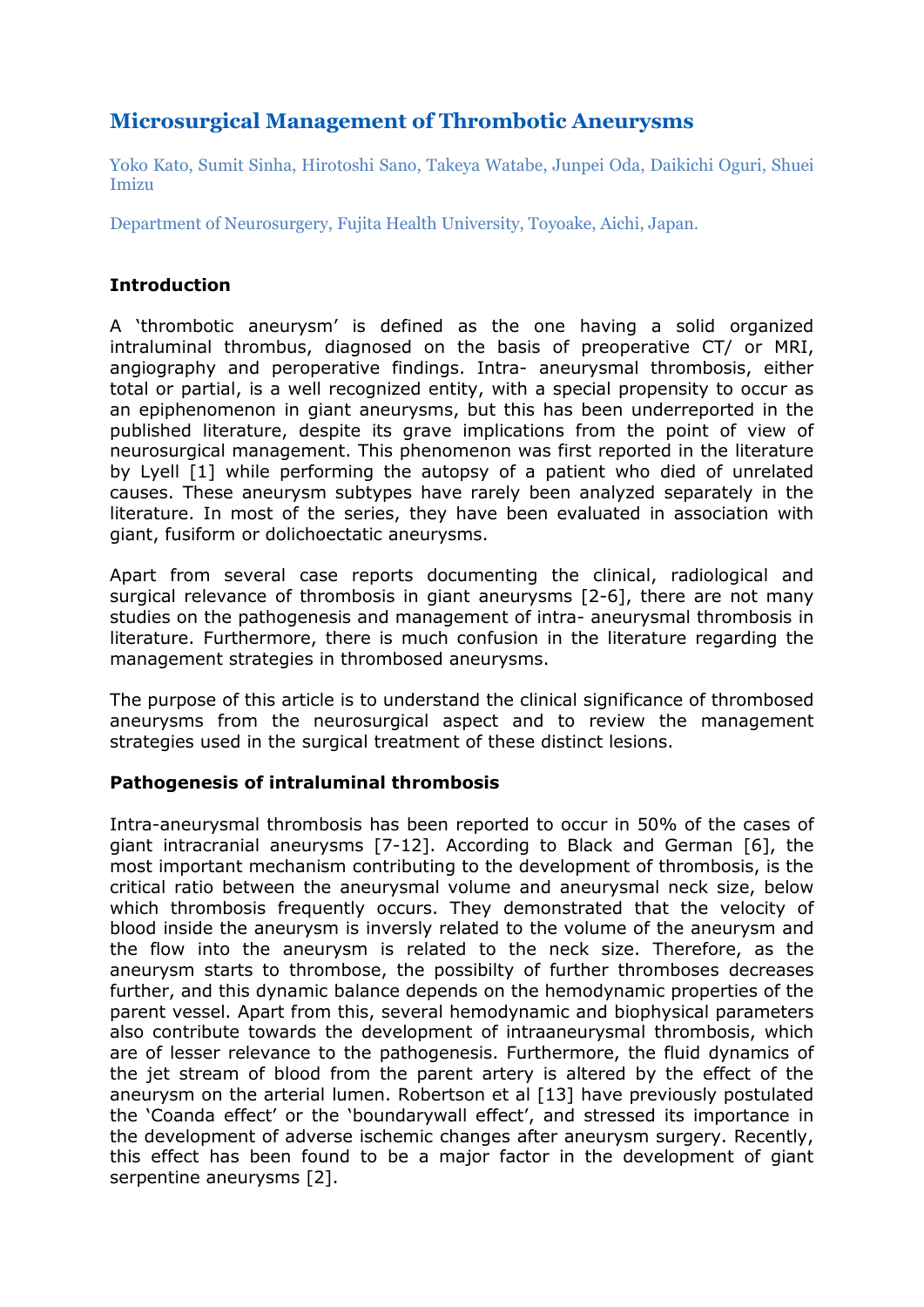#### **Clinical Presentation**

Majority of the thrombosed aneurysms present with symptoms of mass effect, as they are mostly associated with giant aneurysms. Although, 47% of patients with giant intracranial aneurysms may also present with subarachnoid hemorrhage. There is a dearth of literature on the clinical significance of intra- aneurysmal thrombus, with contradictory statements, especially with reference to the prevention of bleeding by the thrombus inside the aneurysm sac. It has been suggested by some authorities that intraluminal thrombus contributes to the strength of the aneurysmal wall by forming a latticework structure, thereby preventing hemorrhage [5,14]. While, others believe that even when a giant aneurysm has been completely replaced by a thrombus, it does not offer any protection against rupture [7,10,11]. In all of these series, there was no significant difference in the rates of subarachnoid hemorrhage between thrombosed and non-thrombosed aneurysms. The authors arguing against the protective role of thrombus suggest that the process of thrombus formation is very non-uniform due to the presence of flow pattern related factors, turbulence and the pattern of endothelial damage, which is non continous. Therefore, the fibrocalcified arears of the thrombosed aneurysm alternate with weak areas, where the rupture is most likely to happen.

The issue of distal thrombo-embolic phenomenon from thrombosed aneurysms is very uncertain, with various series reporting the incidence to be in the range of 5-59% [7,11,15-18], but the incidence is definitely more than with nonthrombosed aneurysms. Another issue in the thrombosed aneurysms is the parent artery occlusion by the thrombus, the possibility of which is extremely low, according to various series in the literature. There have been very few cases till date with total or partial parent artery occlusion in the presence of intraaneurysmal thrombus [7,19-21].

## **Diagnostic Imaging**

Computed Tomography scan has greatly helped in the diagnosis of atheromatous aneurysms. The pathognomic features of these aneurysms have been very well documented previously in several published reports [22-24]. The feature considered to be diagnostic of these lesions is the disparity in the size on CT scan and angiography. Other features which are consistent with the diagnosis of thrombosed aneurysms are 'Target Sign', peripheral ring enhancement, calcification of the aneurysm wall and giant serpentine aneurysms [2,3].

The different possible differential diagnosis of these lesions includes pituitary adenoma, epidermoid, meningioma, glioma, acoustic neuroma and craniopharyngioma. Computed Tomography Angiography is especially helpful in assessing the degree of calcification involving the neck, which is very essential in the preoperative planning to estimate the difficulty encountered in the clipping of thrombotic aneurysms [Fig. 1 A,B,C]. The presence of significant calcifications in the neck will render the aneurysm unclippable and would also at the same time risk tearing of the aneurysm by the closing pressure of the blades.

#### **Figure 1:**

A. Contrast Enhanced MRI of a patient showing a giant partially thrombosed Rt sided MCA aneurysm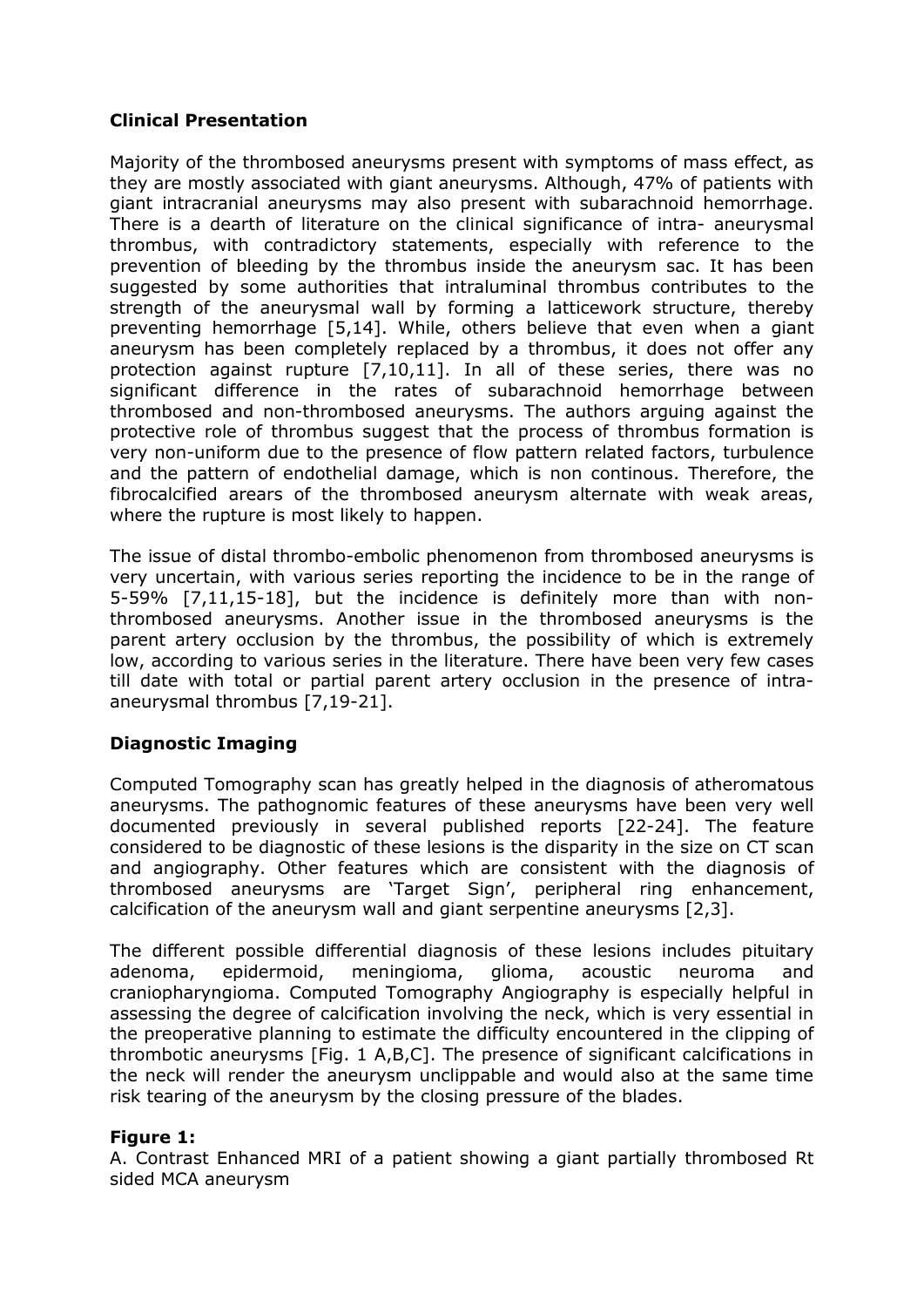B. 3- dimensional Computerized tomography angiography (3-D CTA) of the same patient showing considerable disparity in the size and shape of partially thrombosed aneurysm

C. Digital Subtraction Angiography of the same patient with partially thrombosed aneurysm.







#### **Issues in the management of thrombotic aneurysms**

The thrombotic aneurysms pose a significantly different challenge to the operating neurosurgeon. They can be considered as a diverse set of complex aneurysms with a solid intraluminal mass and/ or calcified walls and neck. The aneurysmal clipping requires a pliable neck that can be closed by clip blades. This objective may not be reached successfully if the aneurysm neck is atherosclerotic, heavily calcified or is partially or totally occluded with thrombus. Henceforth, their surgical management may require methods other than conventional clipping. There are various surgical options in the management of this distinct entity: conventional clipping, trapping without bypass, bypass and aneurysm occlusion or thrombectomy and clip reconstruction [Fig. 2 ].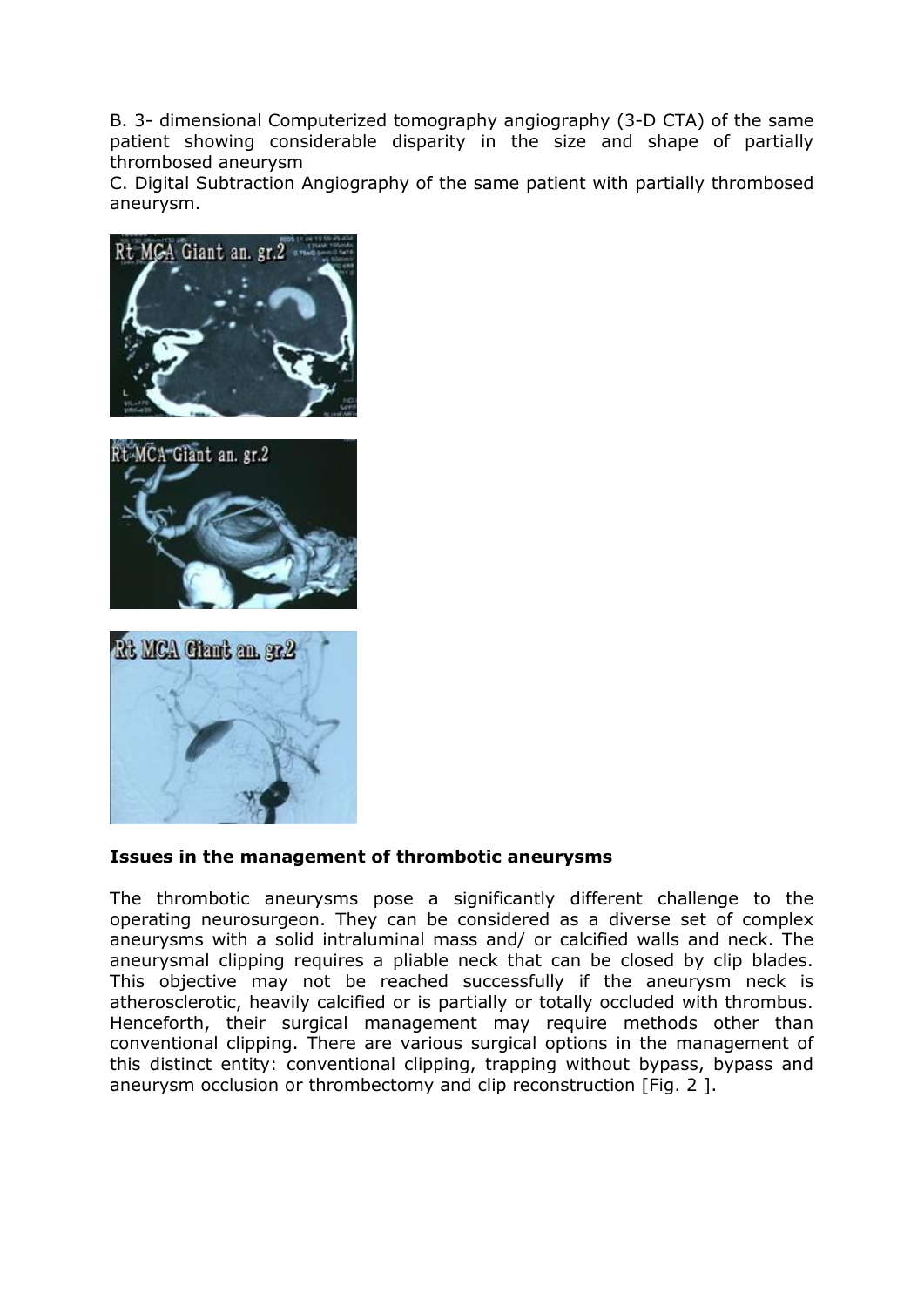# **Figure 2:**

A. Peroperative view of a patient with giant partially thrombosed aneurysm. The aneurysmal sac has been opened and thrombectomy is being done

B. Reconstruction of the aneurysmal neck being performed using fenestrated clips

C. Completed reconstruction of the neck by using a combination of four fenestrated clips.







Lawton et al [25] reported the anatomic characteristics and surgical experience with this distinct subset of aneurysms and devised a new classification scheme with type-specific treatment strategies. They classified thrombotic aneurysms into six subtypes on the basis of aneurysm thrombus and lumen morphology and correlated these anatomic features to the specific surgical techniques. These six subtypes were: concetric, eccentric, lobulated, complete, canalized and coiled. The aneurysm management consisted of direct clipping, thrombectomy- clip reconstruction, bypass with aneurysm occlusion, trapping without bypass and simple observation. Concentric thrombotic aneurysms were treated with thrombectomy- clip reconstruction or bypass occlusion. Direct clipping could not be achieved in the majority of these aneurysms. About one-third of the eccentric thrombotic aneurysms required thrombectomy as the thrombus prevented adequate clip closure on the aneurysmal necks. Lobulated aneurysms were treated with clipping with or without thrombectomy. The majority of canalized thrombotic aneurysms were treated with bypass occlusion, while coiled thrombotic aneurysms were clipped directly in almost half of the cases. They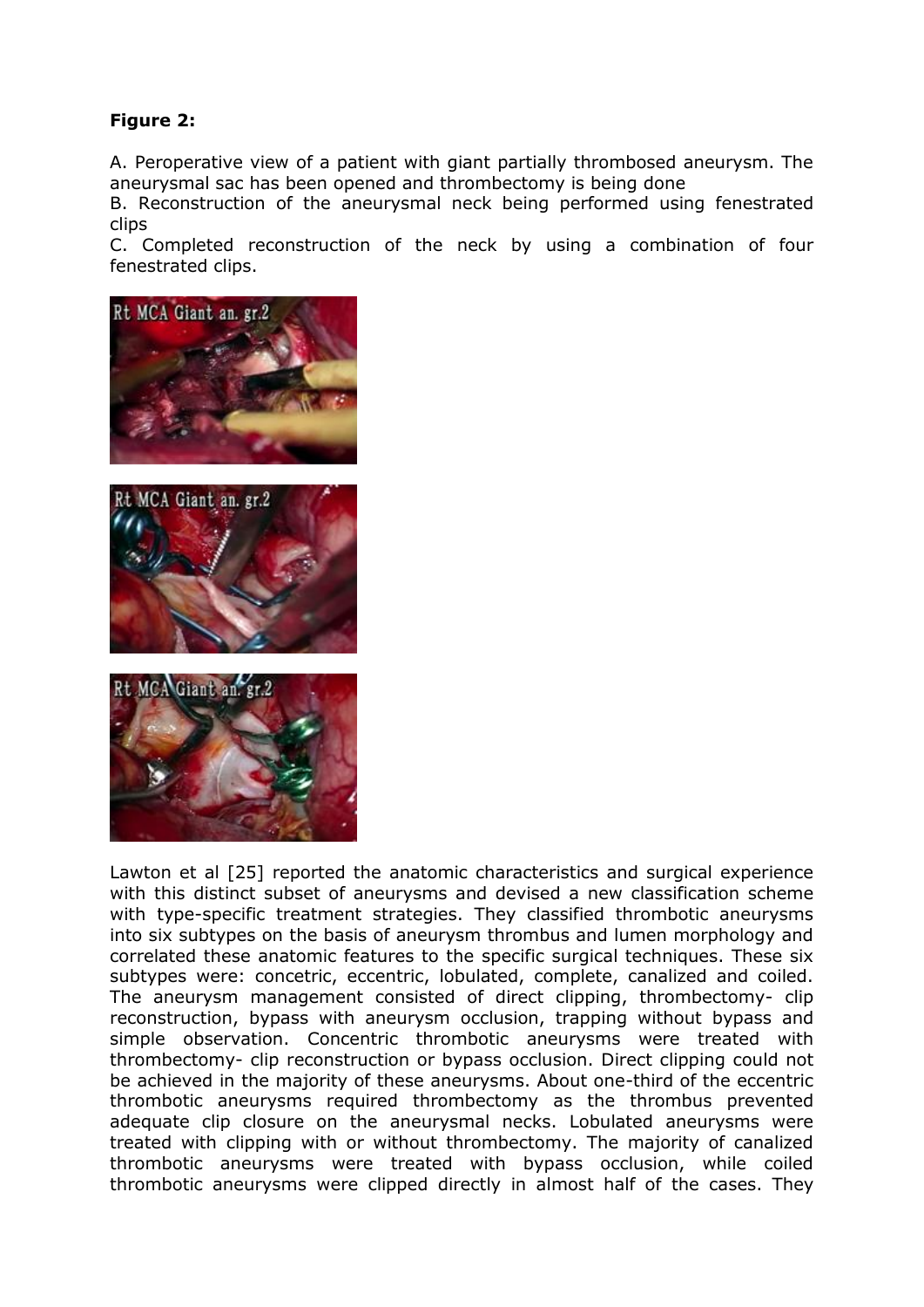could achieve complete angiographic obliteration in 97% of their patients. These authors concluded that about one-third of the thrombotic aneurysms can be treated with direct clipping method and proposed that the classification of these aneurysms into six different subtypes helps in identifying those aneurysms which can be adequately clipped. They further proposed that direct clipping is associated with best surgical results and those patients with unclippable necks have more favorable results when treated with bypass and aneurysmal occlusion rather than with thrombectomy and clip reconstruction.

Hoh et al [26] in their experience with unclippable and uncoilable aneurysms also used these approaches with favorable results. They used some other strategies in rare circumstances in order to deal with these aneurysms, such as excision and anastomosis, excision and interposition graft, surgical or endovascular flow reversal/ alteration and intracranial stenting with coiling.

Several authors in the literature [25,26,27] have described various principles in the surgical management of these treacherous aneurysms. These are the use of Cavitron ultrasonic aspirator, intraoperative angiography, clipping under hypothermic circulatory arrest. Other important principles are the judicious use of temporary clips, use of tandem clips and suction decompression of the aneurysmal dome.

Sano et al in their review of 18 patients [27] concluded that partially thrombosed giant aneurysms are one of the most difficult diseases faced by the cerebrovascular surgeon. Nine aneurysms were clipped, two aneurysms were removed with anastomosis, two cases were treated interventionally, and five cases were treated conservatively because of serpentine and fusiform types of aneurysms in internal carotid artery bifurcation. These conservatively treated patients died due to infarction.

They proposed that when surgery is selected in the thrombosed giant aneurysms, approach and preoperative planning are the most important in order to successfully secure the neck. In their series, three- dimensional computed tomography angiography proved to be very useful in planning the strategy for surgery [Fig. 1B]. If the neck is big enough for placement of a clip, arterial reconstruction should be the choice of surgical treatment. The reconstruction must be done including an adequate size of the artery because of the thick wall. If the aneurysm neck is too small to reconstruct, aneurysmectomy with anastomosis is one of the choices.

Uede et al [28] reviewed 22 cases of large or giant thrombosed aneurysms treated surgically at their center. Direct clipping could be achieved in 16 patients. Out of them, 2 giant basilar aneurysms were clipped under hypothermic circulatory arrest. Simple trapping of the parent artery and trapping with bypass graft was carried out in 3 aneurysms each. 10 patients had uneventful recovery, while 11 had mild to severe disability. These authors concluded that adequate preoperative assessment and peroperative management of the associated thrombus and the atherosclerotic changes at the neck of the aneurysm are essential for satisfactory surgical results in the treatment of these lesions.

Therefore, to conclude, despite the advances in microsurgery and endovascular surgery, these subsets of aneurysm remain extremely difficult to treat and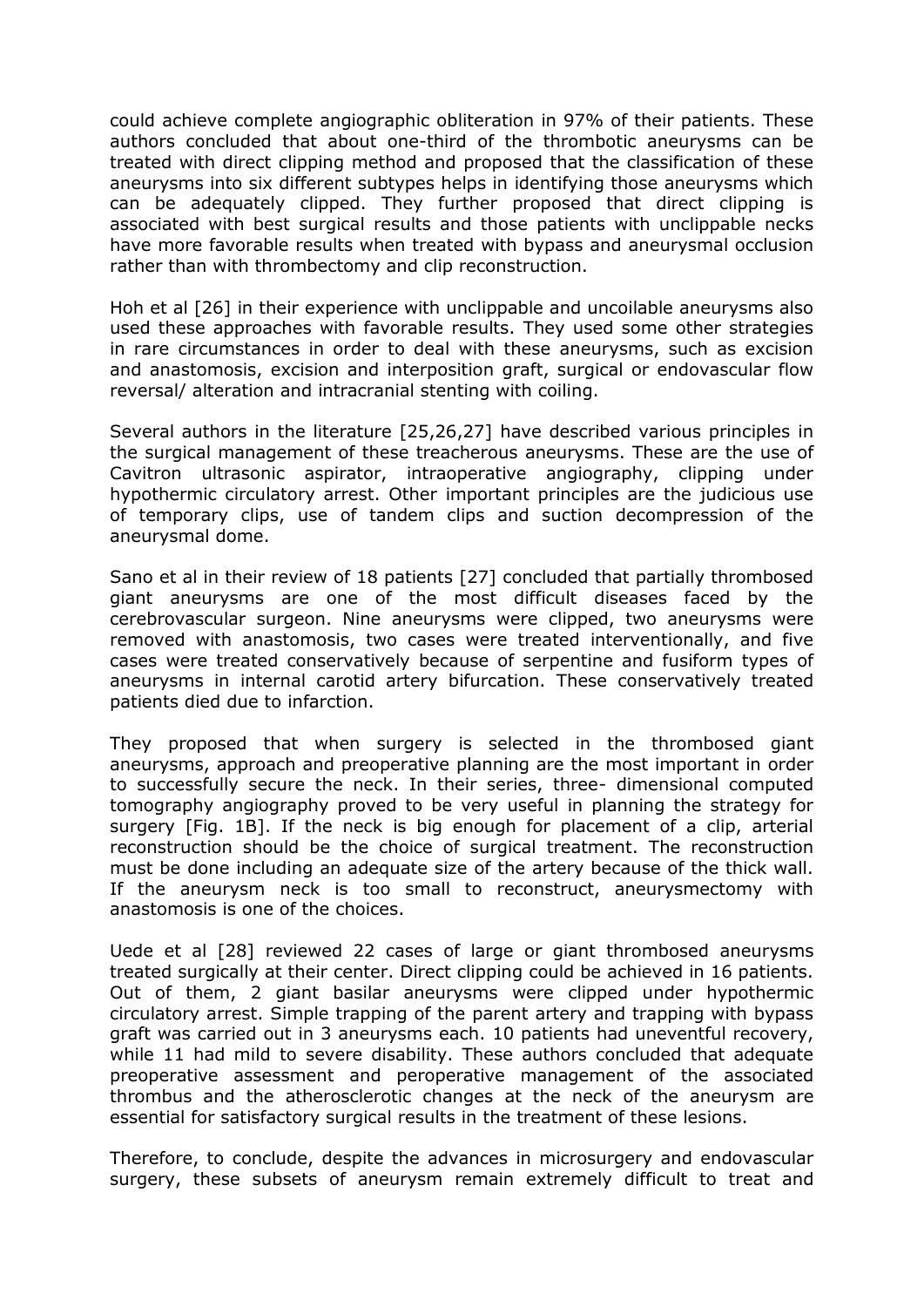remain an operative enigma to the operating neurosurgeon. It is noteworthy that the indications for both the endovascular and surgical clipping of the aneurysms are more or less similar.

Therefore, as more and more of the simple aneurysms are coiled due to the developments in endovascular techniques, we as surgeons should expect increasingly complex aneurysms like these, to require surgical intervention. In future, complex and surgically challenging aneurysms like these would be more frequently faced by the neurosurgeons. With careful preoperative planning, experience, and innovations in managing these treacherous lesions, excellent surgical results can be achieved in these aneurysms that are not currently amenable to endovascular techniques.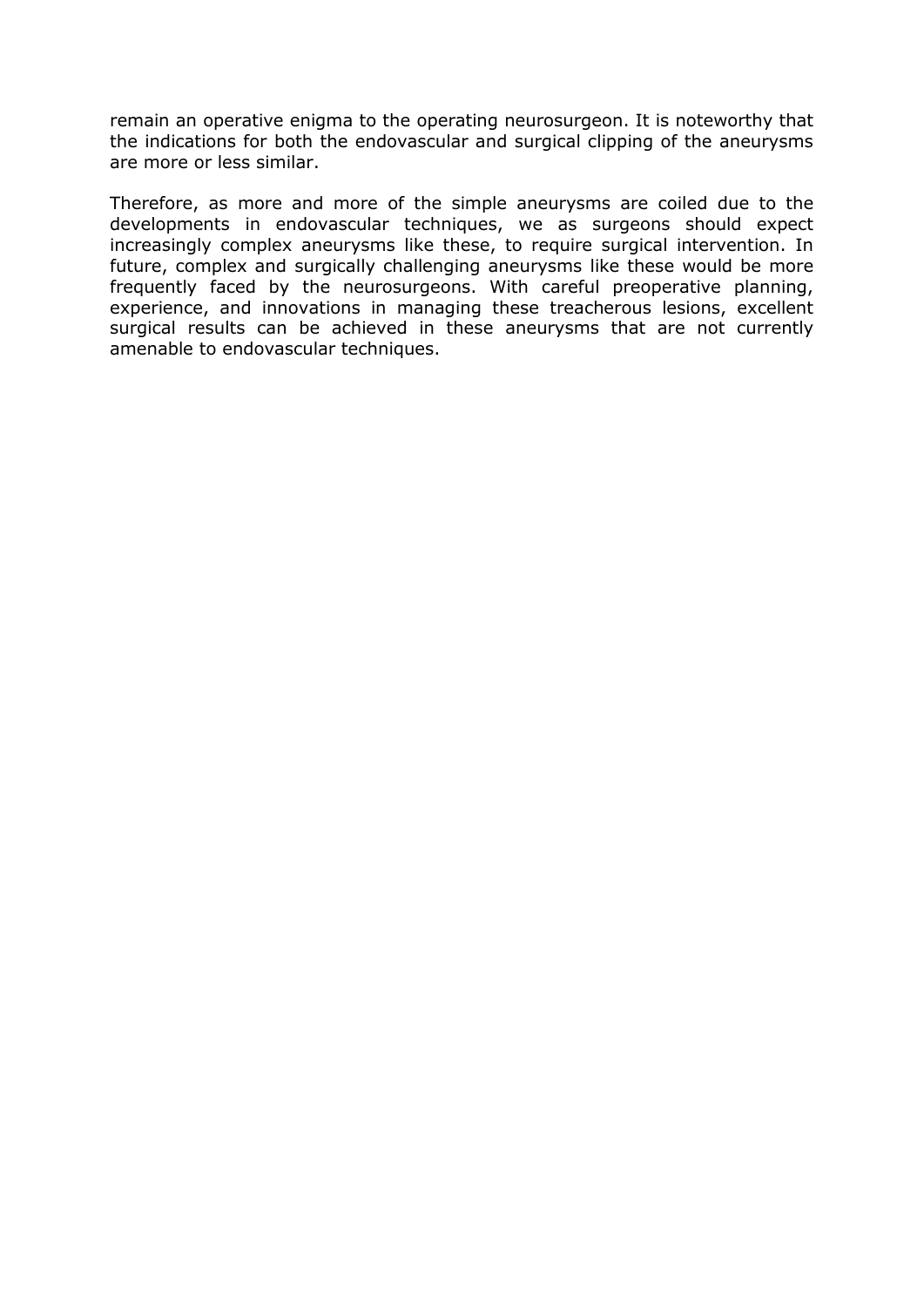#### **References**

1. Lyell A. Large aneurysm of the circle of Willis with cure by spontaneous thrombosis. Br Med J 1936;2:282.

2. Fodstad H, Liliequist B, Wirell S, Nilsson PE, Boquist L, Abdul-Rahman A. Giant serpentine intracranial aneurysm after carotid ligation. Case report. J Neurosurg 1978;49:903-9.

3. Segal HD, McLaurin RL. Giant serpentine aneurysm: report of two cases. J Neurosurg 1977;46: 115-20.

4. Whittle IR, Williams DB, Halmagyi GM, Besser M. Spontaneous thrombosis of giant aneurysm and ipsilateral carotid artery. J Neurosurg 1982;56:287-9.

5. Sadik AR, Budzilovich GN, Shulman K. Giant aneurysm of the middle cerebral artery: case report. J Neurosurg 1965;22: 177-81.

6. Black SPW, German WJ. Observations on the relationship between volume and size of the orifice of experimental aneurysms. J Neurosurg 1960;17:984-90.

7. Whittle IR, Dorsch NW, Besser M. Spontaneous thrombosis in giant intracranial aneurysms. J Neurol Neurosurg Psychiatry 1982;45:1040-1047

8. Schubiger 0, Valavanis A, Hayek J. Computed tomography in cerebral aneurysms with special emphasis on giant intracranial aneurysms. J Comput Assist Tomogr 1980;4:24-32.

9. O'Neill M, Hope T, Thomson G. Giant intracranial aneurysms: diagnosis with special reference to computerised tomography. Clin Radiology 1980;31: 27-39.

10.Drake CG. Giant intracranial aneurysms: experience with surgical treatment in 174 cases. Clin Neurosurg 1979;26: 12-95.

11.Hosobuchi Y. Direct surgical treatment of giant intracranial aneurysms. J Neurosurg 1979;51:743-56.

12. Bull JWD. Massive aneurysms at the base of the brain. Brain 1969;92:535- 70.

13.Robinson JL, Roberts A. Operative treatment of aneurysms and the Coanda effect. J Neurol Neurosurg Psychiatry 1972;35:804-9.

14. Jain KK. Surgery for intracranial aneurysm: a review. Canad J Surg 1965;8: 172-87.

15. Sutherland GR, King ME, Peerless SJ, Vezina WC, Brown GW, Chamberlain MJ. Platelet interaction with giant intracranial aneurysm. J Neurosurg 1982;56(1):53-61.

16. Sakaki T, Kinugawa K, Tanigake T, Miyamoto S, Kyoi K, Utsumi S. Embolism from intracranial aneurysms. J Neurosurg 1980;53(3):300-4.